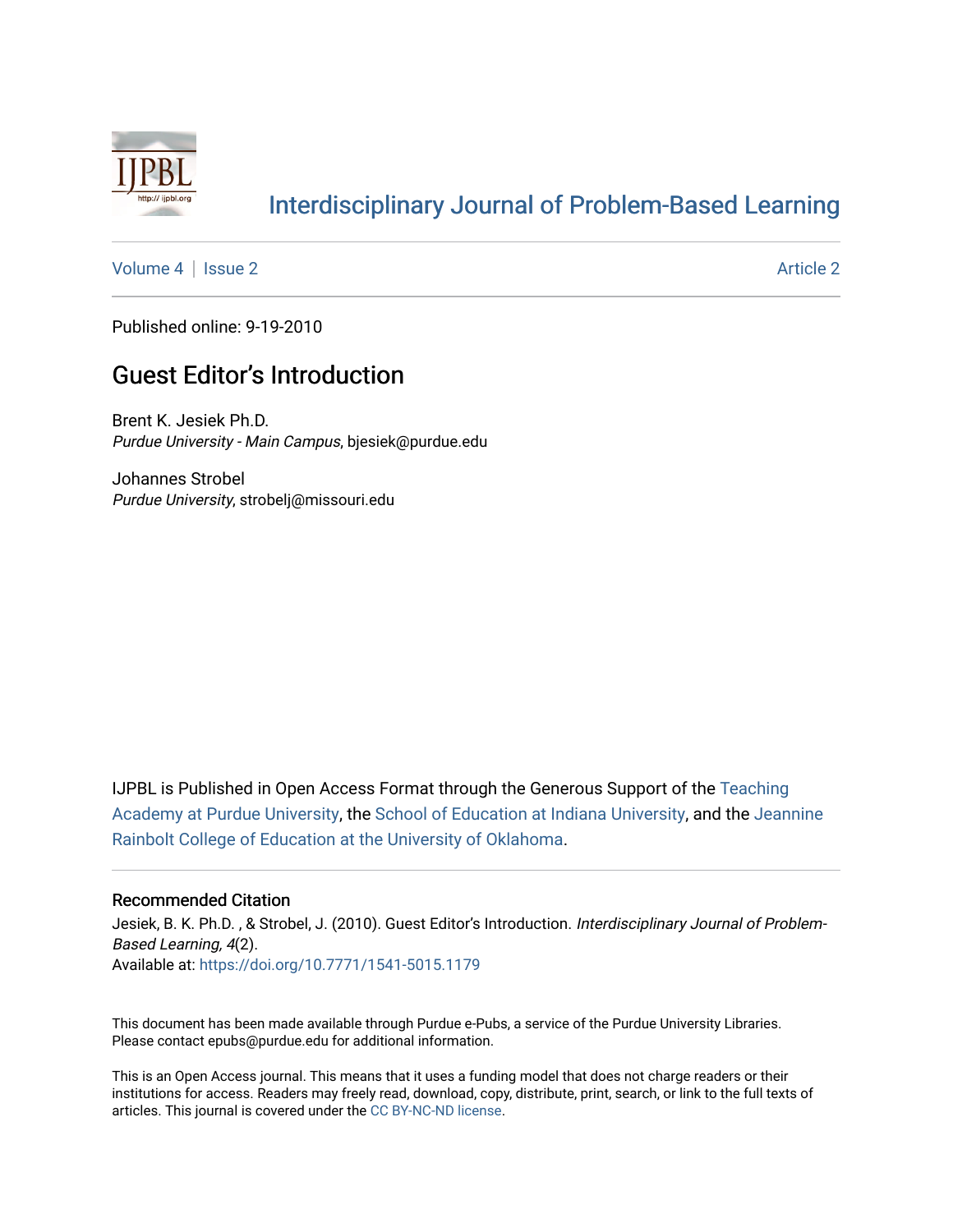## **Guest Editors' Introduction**

### *Brent K. Jesiek and Johannes Strobel*

We are pleased to introduce this special issue of *IJPBL*, dedicated to research on problem- and project-based learning (PBL) in engineering education. The articles that follow engage a diverse array of questions and themes at the leading edge of research on PBL. To begin, Beddoes, Jesiek, and Borrego perform a large-scale analysis of PBL research papers to identify current research trends and collaborative patterns. Pierrakos, Zilberberg, and Anderson systematically characterize the kinds of projects and problems encountered in a novel PBL context, namely undergraduate research, and use their findings to develop recommendations for enhancing traditional engineering courses and labs. Turns, Cuddihy, and Guan examine the use of portfolios to support reflective learning in a projectoriented undergraduate engineering course. Ge, Huang, and Dong present findings from an ethnography of another interesting PBL environment, a graduate-level software engineering course, and they especially emphasize the interplay of student and project characteristics. And finally, we include Begum's review of a recently published volume of particular relevance for this special issue, namely *Research on PBL Practice in Engineering Education*, edited by Du, de Graaff, and Kolmos (2009).

Yet despite the rich and varied content of this special issue, in one regard our efforts were unsuccessful. Some additional background detail will help explain what we mean. This special issue originated in the International Workshop for Research on PBL in Engineering Education, held June 24-25, 2009 at Loughborough University, UK. The workshop brought together six US participants with about a dozen British and Irish participants and one Australian. Most of these individuals were university faculty or staff , but the group also included administrators, academic researchers, and graduate students. One of the major goals of the meeting was to promote cross-national research collaborations on PBL in engineering education.

Knowing that such meetings often generate enthusiasm and momentum that quickly fades once the event is over, we arranged this special issue as one strategy to encourage continued collaborations among participants. Our open call for submissions initially yielded 28 abstracts, with workshop participants listed as authors on seven of these. However, none of these seven involved cross-national collaborations among workshop

The Interdisciplinary Journal of Problem-based Learning • volume 4, no. 2 (Fall 2010)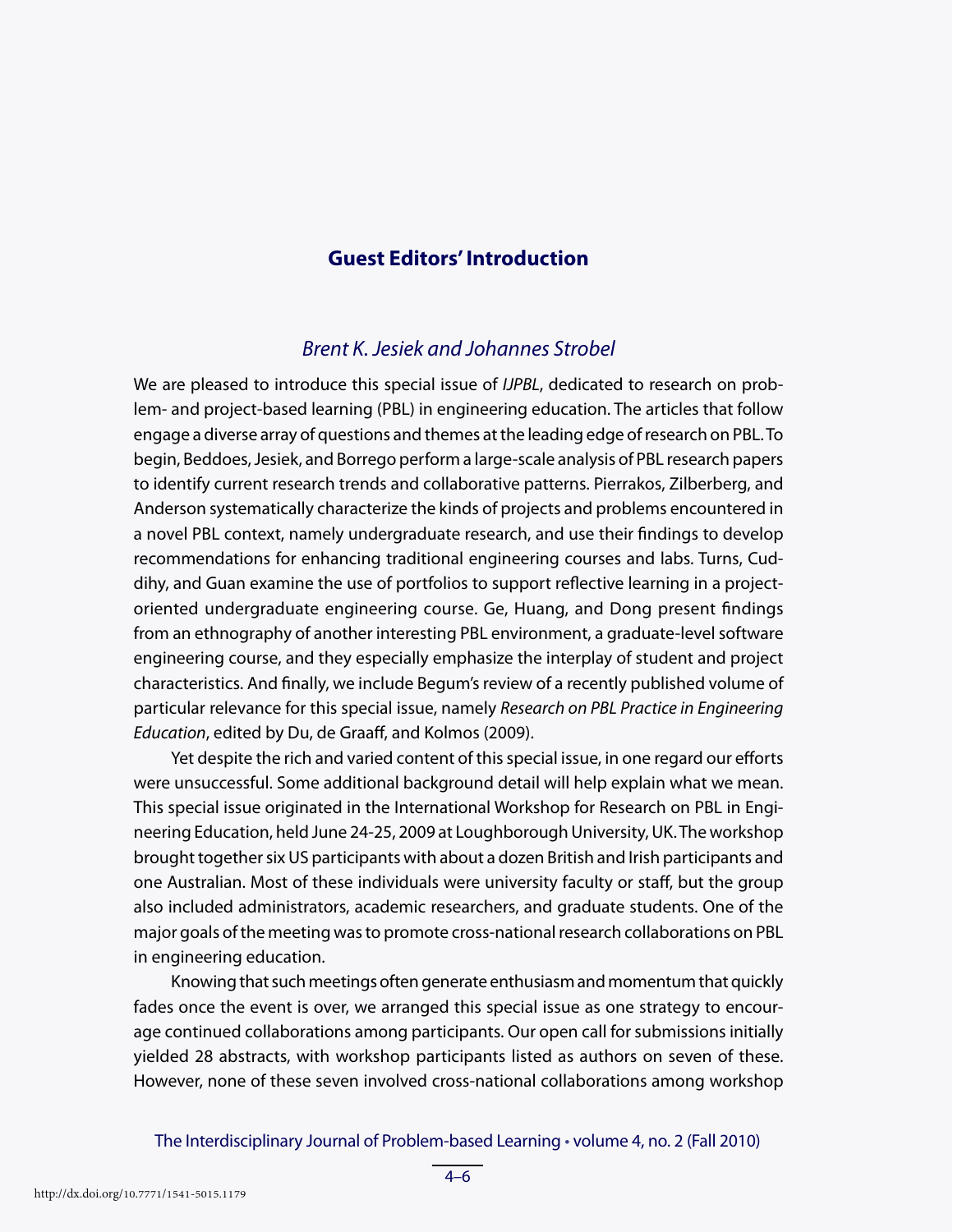### **Introduction** 5

participants. In the end, only one of these seven papers made it through the review process to appear in this issue, and it was co-authored by three of the workshop organizers (Jesiek, Borrego, and Beddoes). Further, US-based authors submitted all the papers that ultimately made it into this special issue.

How do we account for our failure to publish a more international collection of papers? Our efforts help reveal some of the difficulties associated with cultivating an international community of researchers around PBL. First, there is the challenge of developing the kinds of relationships that lead to collaboration and then co-authorship, a process that frequently requires a longer timeline and more encounters than possible at a single workshop. In other current work under review, Beddoes, Jesiek, and Borrego elaborate on this challenge and argue for thinking beyond the workshop format in promoting research collaborations. Second, there is wide variation in what counts as PBL across countries and regions, and a number of submissions were deemed not sufficiently relevant to the scope of the special issue. And third, there is the question of what counts as empirical research. While we received many submissions that promised to provide rich descriptions of PBL implementation, they often failed to make clear their empirical components. Nonetheless, we are very mindful of the challenges and barriers associated with conducting research on PBL, including the need for educational or social science research expertise, and sufficient resources (time, funding, people) to conduct high-quality studies. All of these issues must be kept in mind as we continue to watch—and encourage—the development of this research field.

Yet looking beyond such challenges, we can report other successes. For example, the workshop led to discussions about a number of leading themes and questions for research on PBL in engineering education, such as:

- measuring the effectiveness of PBL, including via novel assessment strategies,
- assessing the impacts of PBL in relation to cognitive development, conceptual understanding, and higher order skills (e.g., problem solving, self-directed learning),
- comparing PBL across disciplines (e.g., engineering, medicine, science),
- surveying and evaluating different PBL formats and defining characteristics,
- understanding differences in PBL across countries and cultures,
- managing and understanding change dynamics during PBL implementation, and
- studying faculty and staff development and experiences related to PBL.

We are pleased to note that the papers in this special issue make productive contributions in a number of these areas.

As another modest report of success, a number of workshop participants acted behind the scenes as reviewers for this special issue, while two of the workshop organizers (Jesiek and Strobel) served as co-editors and another co-organizer (Begum) graciously agreed to